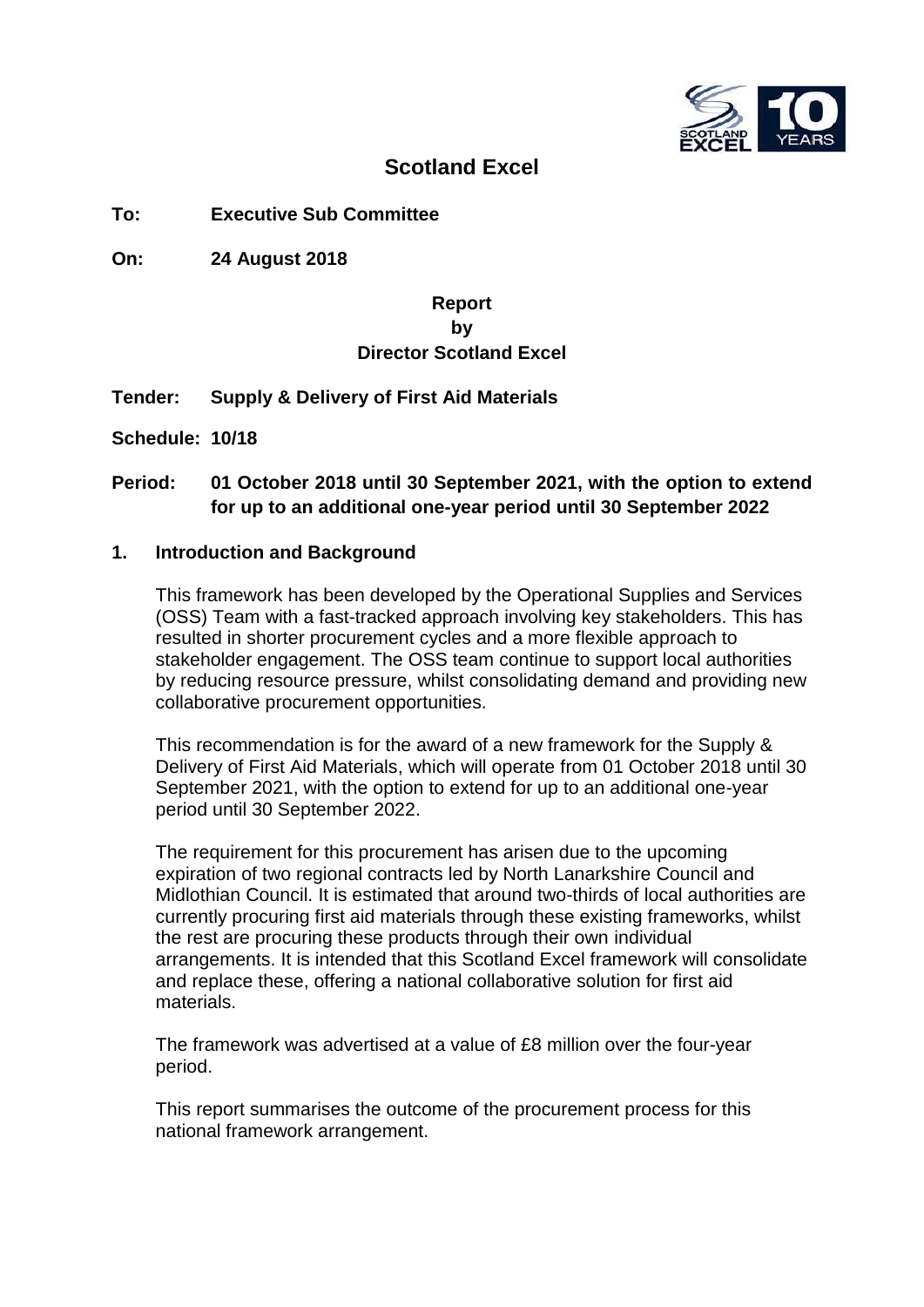# **2. Scope, Participation and Spend**

As part of the strategy development, the commercial UIG steering group (CUIG-SG) endorsed the inclusion of 2 lots as summarised in Figure 1.

The lot structure will provide a mechanism for local authorities so that they can adhere to the Health and Safety (First-Aid) Regulations 1981, and procure a range of first aid materials relevant for the workplace and the public. This will include, but is not limited to, first aid kits, gloves, ice & heat packs, wipes & tissues, hand sanitiser & soap, dressings & plasters.

It also encompasses automated external defibrillators (AEDs), and will meet the needs of local authorities with AED programmes or Public Access Defibrillation (PAD) schemes.

#### *Figure 1: Lot Structure*

| Lot Number | Lot Name                                  | <b>Framework Spend</b> |
|------------|-------------------------------------------|------------------------|
|            | First Aid Materials & Associated Products | 95%                    |
|            | Automated External Defibrillators (AEDs)  | 5%                     |

#### **3. Procurement Process**

A Prior Information Notice (PIN) was published on 26 March 2018 with 39 companies expressing an interest in the opportunity.

As a matter of best practice and to ensure that the framework aligned with local authority requirements, consultation was conducted to understand their service requirements and current purchasing practices.

To ensure maximum competition, an open tender process was used and this was advertised on the Official Journal of the European Union and the Public Contracts Scotland portal on 14 May 2018. The tender process was conducted using the Public Contracts Scotland Tender (PCS-T) system.

The procurement process followed a two-stage tendering procedure. Stage one, Qualification, was conducted using the European Single Procurement Document (ESPD). Within the ESPD, tenderers were required to answer a set of exclusionary questions along with providing details and/or acknowledgement of insurance, financial standing, quality management, health and safety, and environmental management policies and/or procedures.

At the second stage of the process, offers were evaluated against the following criteria and weightings for all lots:

| Commercial       | 85% |
|------------------|-----|
| <b>Technical</b> | 15% |

Tenderers were required to indicate which lots that they were bidding for, and the local authorities which they had an ability to service.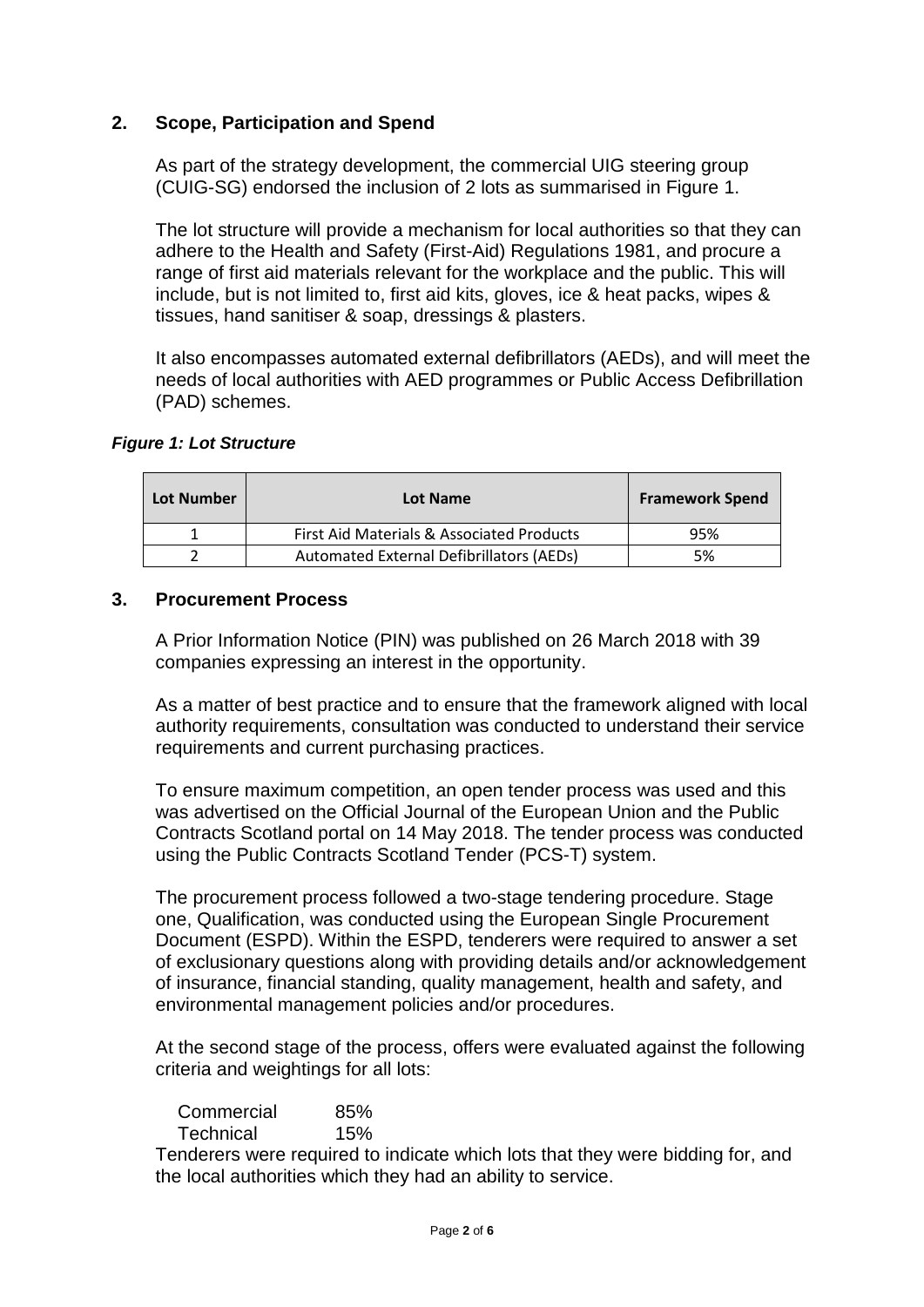Tenderers were invited to bid on the following basis;

- In the Commercial Section, a National Net Delivered Product Pack Price for each product listed within the Schedule of Offer for each lot;
- In the Technical Section, as outlined in Figure 2, scored method statements on community benefits, contract management & customer service, fair work practices, innovation & added value, and sustainability.

### *Figure 2: Technical Section Scoring Breakdown*

| <b>Section</b>        | <b>Question</b>                     | <b>Maximum Score</b><br><b>Available</b> |
|-----------------------|-------------------------------------|------------------------------------------|
| <b>Commercial 85%</b> |                                     |                                          |
|                       | <b>Community Benefits</b>           |                                          |
|                       | Contract Management &               | 5                                        |
| <b>Technical 15%</b>  | <b>Customer Service</b>             |                                          |
|                       | <b>Fair Work Practices</b>          | 2                                        |
|                       | <b>Innovation &amp; Added Value</b> |                                          |
|                       | Sustainability                      |                                          |

## **4. Report on Offers Received**

The tender document was accessed by 42 organisations, with 8 of these submitting an offer.

A summary of all offers received from tenderers, and their SME status is outlined in Appendix 1.

Following a full evaluation, scoring was completed, and Appendix 2 confirms the scoring achieved by each tenderer.

## **5. Recommendations**

Based on the evaluation undertaken in line with the criteria and weightings set out above, it is recommended that a multiple supplier framework agreement is awarded to the 8 tenderers outlined in Appendix 2.

Of the 8 recommended suppliers, 6 are classified as SMEs with one of these classed as a micro business.

These suppliers provide the range of products and services required by local authorities, as well as representing best value and meeting all technical specifications.

#### **6. Benefits**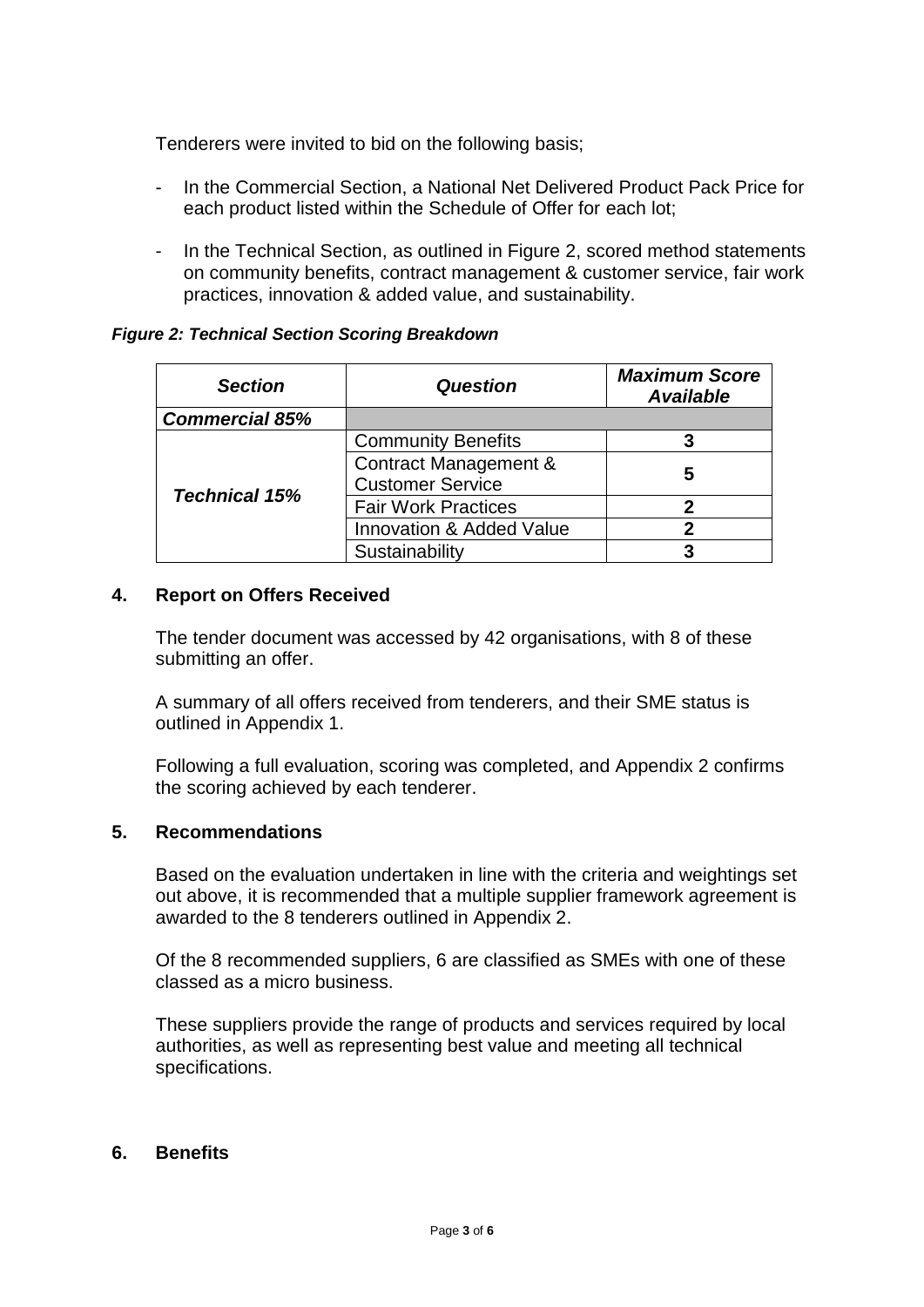# **Savings**

The projected average saving across all local authorities is forecasted at 15%, which equates to an estimated saving of approximately £213k per annum, based on current spend forecasts. This projection was calculated by benchmarking the lowest offer received against the pricing offered by the supplier from which most authorities currently procure from.

Savings that can be achieved will depend on a local authority's purchasing patterns.

# **Price Stability**

Tenderers have accepted as part of the terms & conditions of the framework that they will hold prices firm for the first 12 months of the contract.

After the initial 12 months period, suppliers may submit a request for a price variance on an annual basis. Suppliers may submit a price decrease at any time throughout the duration of the framework.

## **Sustainable Procurement Benefits**

## **Community Benefits**

Tenderers were asked to detail community benefit initiatives that they would commit to deliver throughout the duration of the framework.

Community benefits received as part of the tender submissions included; sponsorship of local sports teams and community events, donation of materials and labour to support community projects, donation of product vouchers, work experience placements, employability workshops, training sessions, and the recruitment of modern apprentices and/or staff members.

## **Fair Work Practices**

For information, tenderers were also asked to confirm their approach to fair work practices and the Scottish Living Wage. Of the 8 recommended suppliers;

- All pay the Scottish living wage or above to all employees (except volunteers, apprentices and interns), and;
- One supplier is an accredited Living Wage employer

## **Sustainability**

Tenderers were asked to detail their approach to sustainability, and were asked how their organisations reduced waste, considered the environmental impact of transportation, and demonstrated that their products came from sustainable, reliable, and approved sources.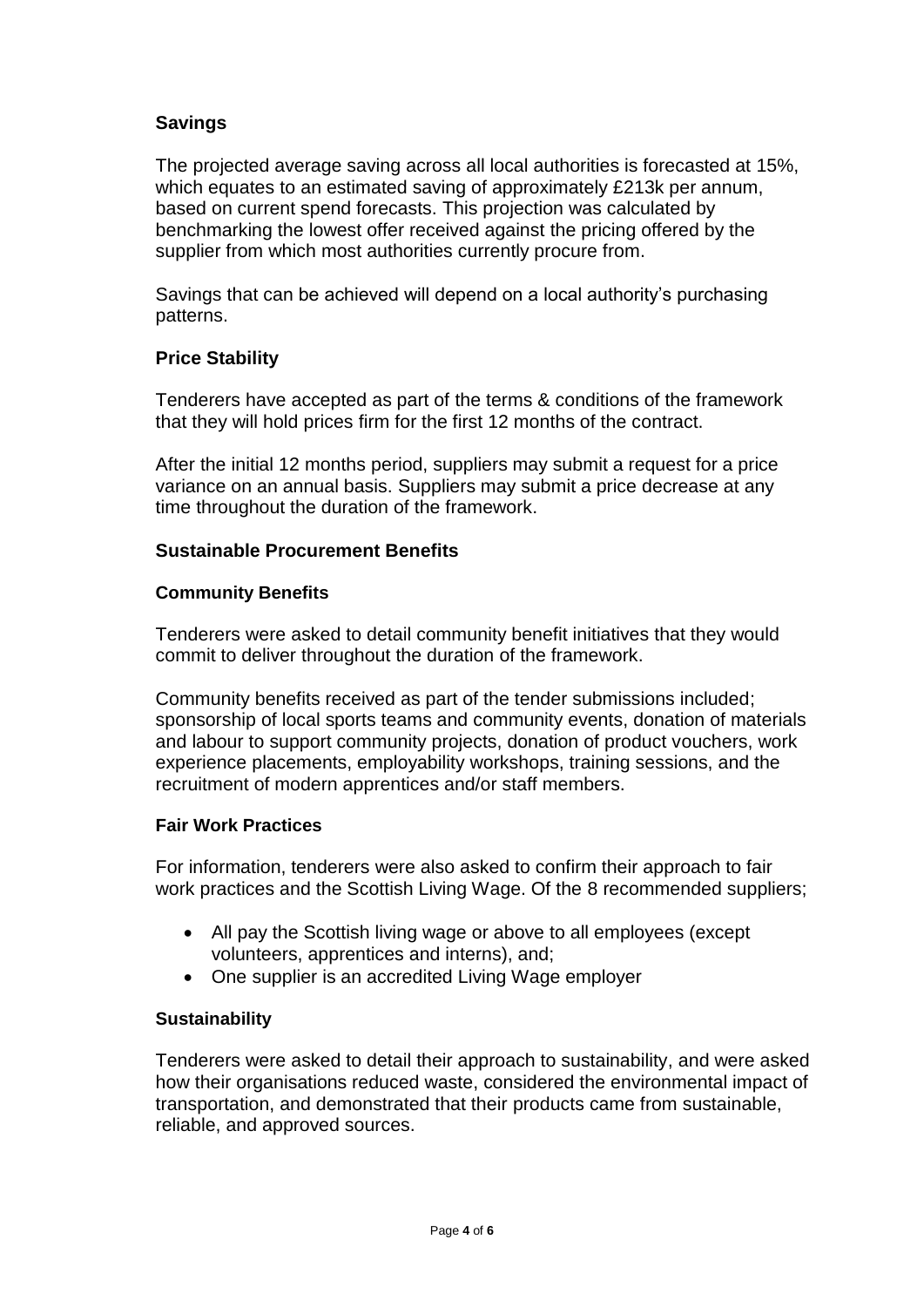## **Other Benefits**

The framework will provide local authorities with a clear pricing structure simplifying the purchasing process, whilst ensuring best value is achieved. Appendix 1 outlines the location of tenderers who submitted an offer, with several recommended suppliers being based in Scotland.

#### **7. Contract Mobilisation and Management**

Both suppliers and participating members will be issued with a mobilisation pack containing information relating to the operation of the framework, roles and responsibilities, management information requirements and community benefits commitments.

In accordance with Scotland Excel's established contract and supplier management programme, this framework has been classified as a level 3 arrangement in terms of both risk and spend. As such, Scotland Excel will conduct annual review meetings with suppliers, whilst monitoring management information and community benefits associated with this framework.

#### **8. Summary**

This framework for the Supply & Delivery of First Aid Materials aims to maximise collaboration, consolidate demand and deliver best value. A range of benefits can be reported in relation to savings, price stability, community benefits and sustainability.

The Executive Sub Committee is requested to approve the recommendation to award placings on this framework to the suppliers as detailed in Appendix 2.